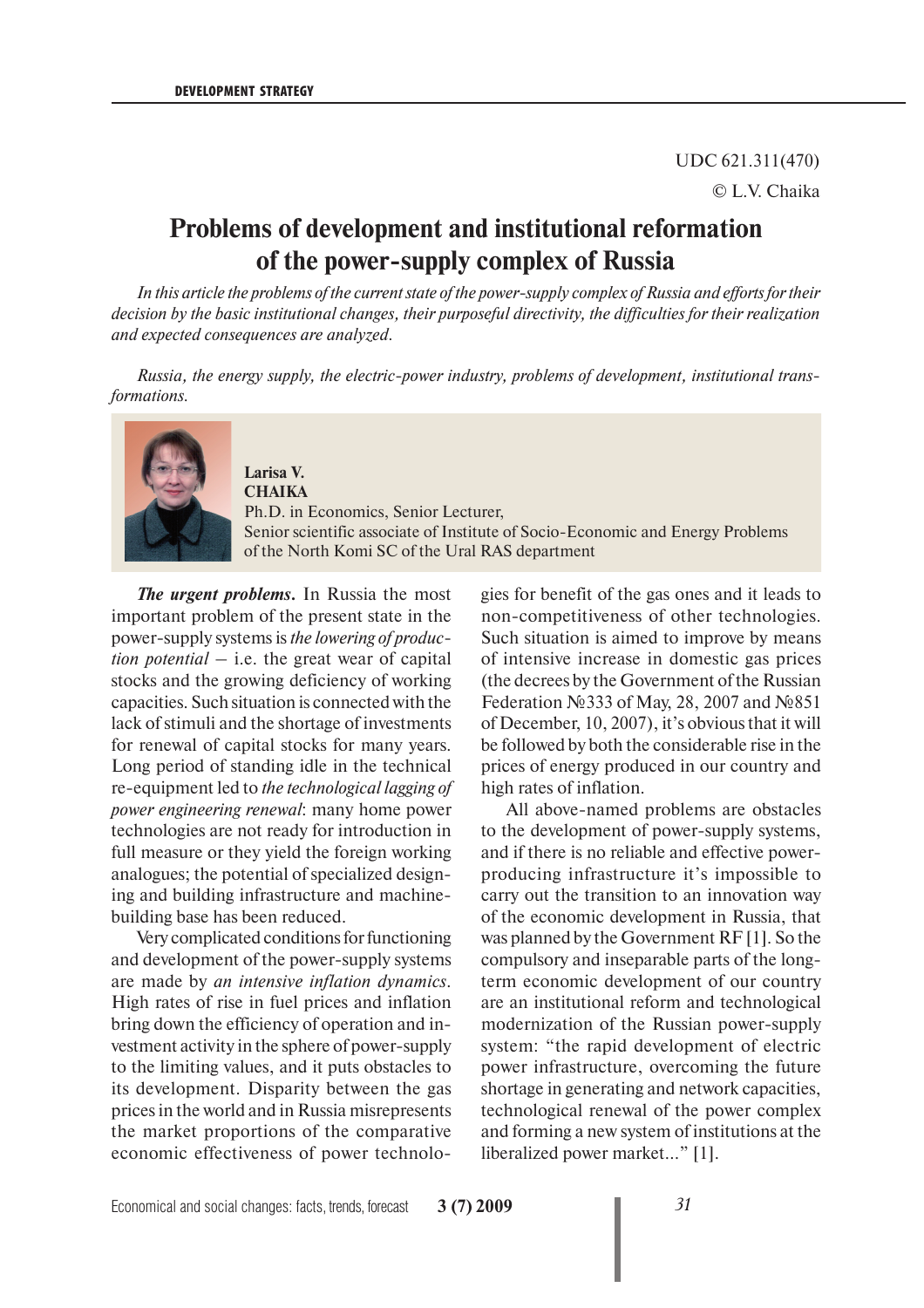Below we consider some key trends of the institutional development in the power supply sphere, their purposes, problems of realization and expected consequences.

*The main institutional innovations.* The most important transformation is *creating of the competitive electric power market*. The result of reorganization of the Russian joint-stock company RAO "UES of Russia" (finished in 2008) is a new structure of the branch which has a great de-monopolized sector (electric power production and sale, maintenance and service) and transformation of property rights: the assets of heat generation are redistributed for benefit of private property, and the state has the predominant part of the assets of networks and governing systems.

At the present time the electric power companies function and interact under the conditions of two-sector market – administered and uncontrolled price formation with increasing the portion of the latter step-by-step. The liberalization of the wholesale prices of power is to be finished in 2011 [2].

Some innovation methods of tariff regulation are introduced in the monopolized sector of power supply (power transmission and distribution, operation and control running, non-competitive generation, centralized heat supply). These *methods are to strengthen* the stimulating mechanisms of price formation by giving the power companies the possibility to get some additional income as a result of optimization of their work. It is planned to change the tariff regulation from the strict concordance of all expenses to the methods of tariff indexation and income rate setting.

Since 2008 the power rates at the wholesale market under the regulated contracts are determined by the method of tariff indexation. Further with slowing down the rate of inflation it will be possible to use this method in the regulated segments of the retail markets more widely. It's supposed that the network companies will go over to the price formation based on the method of economically grounded return on the invested (in operation) capital. According to this method the tariff is determined by the way of evaluating the regulatory base of the capital and fixing some permitted rate of profit for this base.

The investment resources of the sector are formed at the expense of its tariff receipts (amortized deduction, part of profit) and payment for the technological connection. To make this source stronger some *new approaches in the investment provision of the branch development* are introduced.

In 2008 in the second half-year we started up the power capacity market providing for competitive selection of the supplied electric power and gradual liberalization at the same pace as the sale of electric power.

As for putting some new generating capacities into operation (out of account in the balance-sheet for 2007), there will not be tariff regulation. Their power will be sold at the competitive wholesale market, where the price level must provide the investors with some proper recoupment of their investments. There is a mechanism of providing with the investments in order to solve the most serious problems in the generation i.e. to stave off the deficiency of power capacity. According to this mechanism the repayment of the investments will be realized owing to some special payment for services which are connected with forming a prospective technological reserve, the payment is included in the tariffs of system operator.

For the subjects of government regulation in power engineering (those who keep their monopoly at the wholesale and retail markets of electric and heat power), the investment component will be still included in the approved tariffs in accordance with the volumes of capital investments in the development programs and projects, which are agreed. And the efficiency of investment activity will be increased thanks to the gradual transition to the incentive pricing in the regulated sector which is connected with power transmission and distribution by the method of economically grounded return on capital.

The important source of investments is still the public funds. The state is the biggest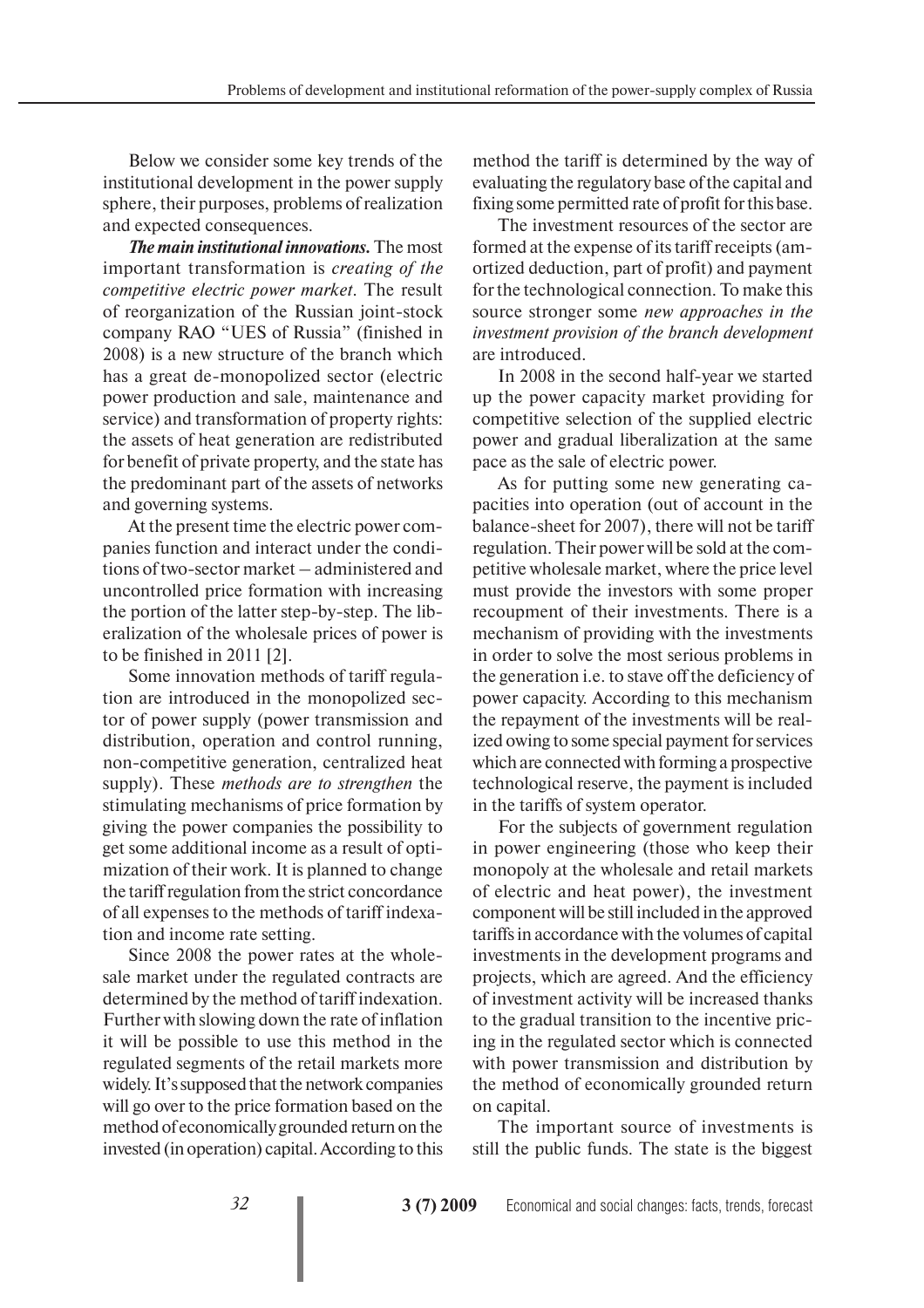owner of assets in the field of nuclear and water power engineering, electrical supply network and dispatch control. The target sector structure planned to stand such grounds, and as a consequence to keep the direct participation of the state in the running the great property complex and in the financial provision for its development.

There are different forms of government participation in the power engineering development financing [3]: the budgetary investments into the power companies' authorized capital (redemption of additional issue of shares); re-investing of the profits from the sale of government holdings of share belonging to the generating companies; carrying out the federal target programs; co-financing some large investment projects in the form of state and private partnership. Budgetary funds will be spent in general on some investment programs of Rosenergoatom and the Federal network company.

Some additional measures for financial support of the investment process are the following: giving some tax concessions, using the rapid amortization and fast revaluation of capital stocks, building up an inviting credit line and favorable custom conditions for the import of equipment etc.

In the course of re-organization it was supposed to get a great deal of money for the sector development by selling the assets of RAO "UES of Russia" and additional issue of power companies' shares. In general the privatization of the assets of RAO was directed to some strategic investors who take upon themselves the duties concerning the fulfillment of the sectional investment program. According to the information presented by the Institute of Complex Strategic Searches (http://www.icss.ac.ru), there are three major groups of strategic investors: Russian fuel providers, industrial companies and large international power holding companies. Some of the strategists' targets are clear.

The interests of the fuel companies are connected with the fuel market inspection and with getting some additional rent as a result of the

integration with energy business (Gasprom, Siberian Coal Energy Company (SCEC), Lukoil).

As for the industrial companies they are interested in the objects of generation because of the efficiency of their own production needs (large metallurgical companies and other energy-intensive customers). In the field of core activity some additional generating assets are bought by the companies to control of the electric and heat power markets in the regions (IES-holding Company (Integrated Energy Systems). Taking part in the power market in Russia the international power holding companies extend the sphere of their influence and make their export and import relations more optimum.

All above-mentioned changes in the institutional system are aimed as a whole at making the selective market, strengthening the key factors of self-organization in the sector and distributing the load between the official and private capitals for sector functioning and development. The presumable results are to be the following: increasing the commercial efficiency in the power-supply sphere, making the process of modernization more active and stable dynamics of the sector development. But when conducting the reforms there are always some difficulties and consequences, the latter cannot be appraised only in a positive way. The most important of them are under our consideration.

## *The problems and consequences of the institutional reform*

1*. Considerable increase in power tariffs*. Besides the increase in prices of gas and other fuel, the results of the reforms in the electric power engineering will also promote the considerable increase in power tariffs. In the conditions of uncontrolled price formation under the weak competitive restrictions it's better to raise the production operation profitability by means of increasing in prices as maximum as possible instead of expenses reduction. At present the increase in prices is restrained by the existence and domination of the regulated sector of the market.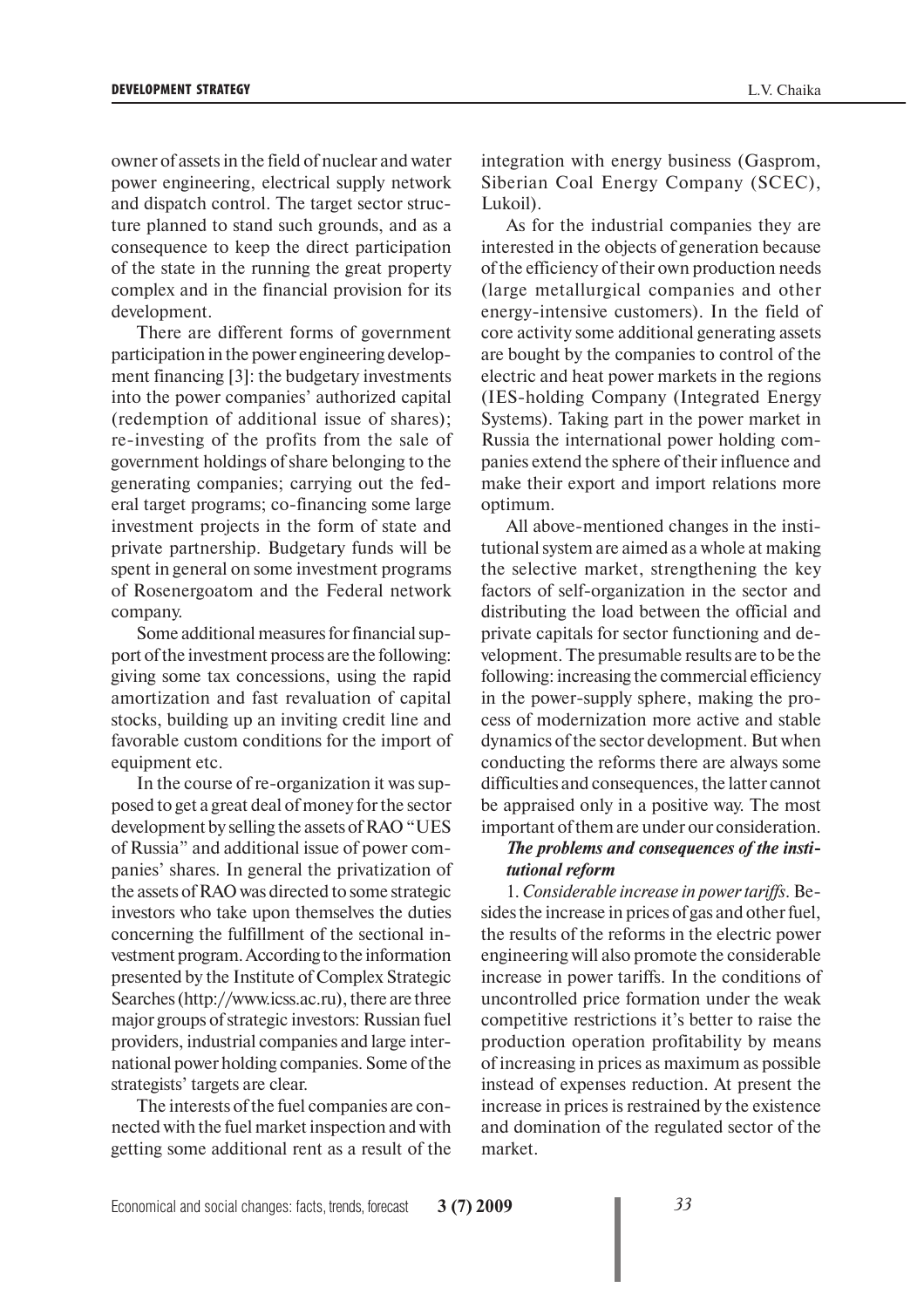In the process of so large-scale re-organization of the sector the increase in tariffs is connected also with the increase in organization and management expenses for some corporative procedures in the course of reforming and for administrative and management superstructure in all separate kinds of activity. The processes of making and functioning of some commercial market infrastructure will increase the transaction expenditures in the field of power-supply for trade system administration, intermediary services and control units.

It should be expected that the tariffs will increase at the cost of considerable investment component that must provide with refund and return on the capital investments for the production capacities development. As an example we consider the refund of the investment needs in the field of electric power engineering (about 900 milliards of rubles every year [4]) under the condition of their minimum income (for example, 11%). In this case for 12 years the average tariff all over the country (1,200 rules/ MW per hour in 2008) must increase 2.2 times at the minimum in comparable prices only at the expense of the investment component.

According to the forecasts by the Department of Economic Development of the RF [5], next two years the increase in electric power tariffs will be 126 and 122%, and these rates exceed the trends of the previous five years greatly (about 113% year-on-year rate of increase). The negative consequences of the increase in power tariffs for economy are well-known. They are general inflation of expenses and drop in competitiveness of domestic manufacture. In our opinion, if the gas price in 2011 increases 2.2 times the power supply from the gas sources will be more expensive by  $160 - 170\%$  against the level of the year of 2008, and taking into account the investment component – by 190%. Then with the lasting increase in oil prices – 1.5 times for three years, the general inflation caused by the power engineering can be 140%.

2. *Processing limits of the competitive market development*. The necessary conditions for the competitive relations development in the power

engineering are available free generating and network capacities and priority of economic criteria when choosing providers. But from the objective point of view there are some processing limits of the price selection when loading the capacities.

First, the power objects are compound technical systems, they must work under the operative-dispatch control for which the processing limits for system and safety are primary. In particular, the processing limits of the competitive selection are pointed by the fact that the load of generating facilities must be in the first place according to the rules of the wholesale market [2, p.82].

Secondly, the limitations concerning the available facilities are connected with the peculiarities of the power system's spatial configuration and the limits of power transmission lines' capacity, which form some independent objects: "free power interchange areas", "trapped" power facilities, regions with power in short supply and isolated power systems.

In the third place, the possibilities to organize some real competitive relations at the retrial power markets are limited very much. The re-organization couldn't change the dominating (or exclusive) position of some territorial generating companies at the markets in some regions because of the network restrictions on the power interchanges and the conditions of district heating cogeneration. Most power objects of regional and local significance are co-generation stations with technologically interconnected process of electric and heat power production. The heat demands will keep running all heat-extraction capacities even the ineffective ones, and their heat power will be purchased. The competitive selection can't be put into practice in the isolated regional power systems and in the areas with power in short supply.

On the whole the market rather reflects the cost estimation pattern of the power system work than determines it. Some competitive conditions arise only in the certain territorial areas of the power market where there are pow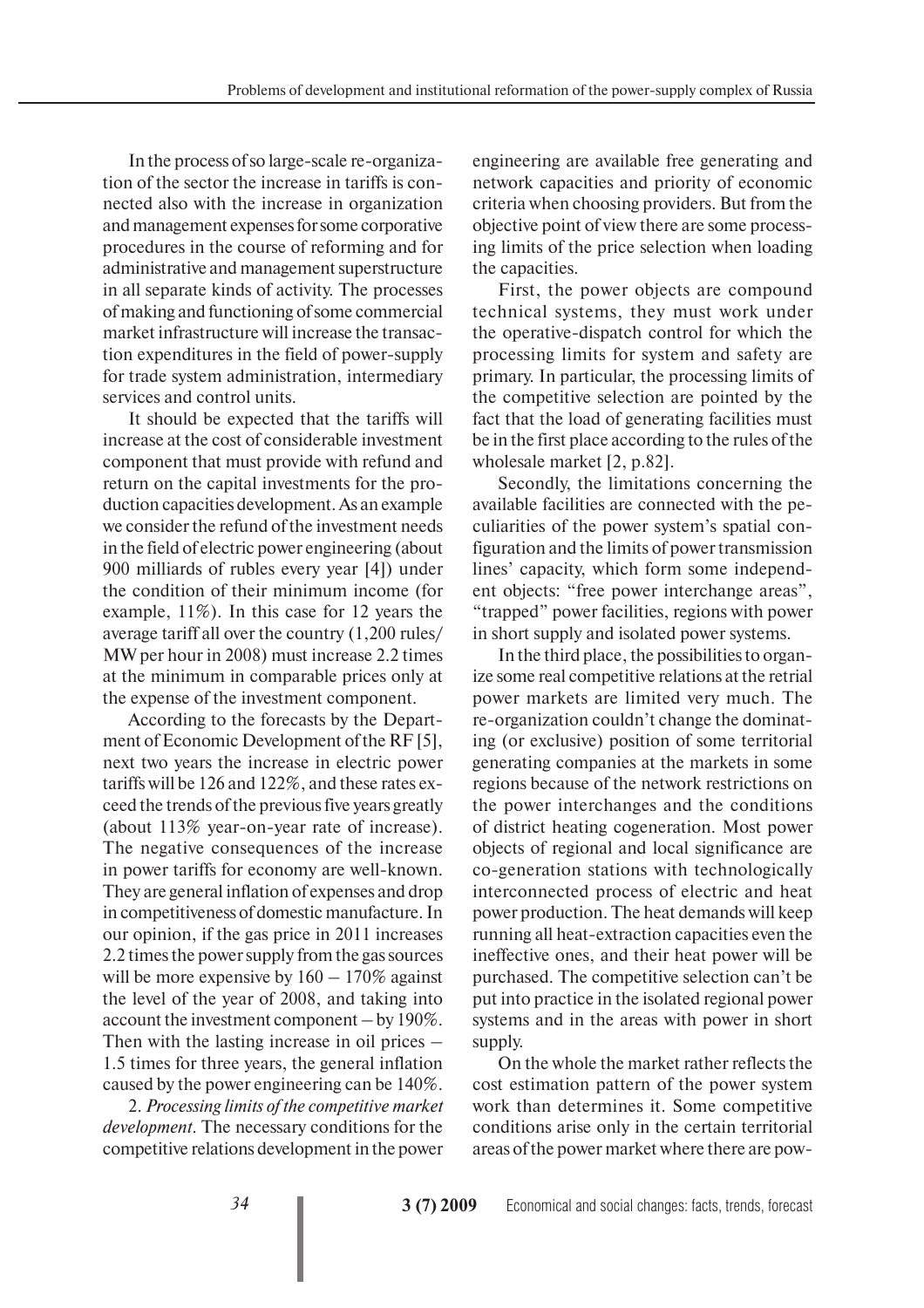erful electrical supply network connections. Such conditions are concerned with either the provision of semi-peak and peak loads or the departure from the planned volumes of consumption when forming some operative and prospective technological reserves of the power system. In other respects the electric power market which is setting up now, is rather marginal than "competitive",  $-$  in the generation the mechanism of uncontrolled price formation is limited by the maximum tariffs of the closing providers in the certain territorial areas of the wholesale market. In the process of liberalization the equilibrium prices will approach to these tariffs.

3. *Regional peculiarities of the wholesale and retail markets*. The electric power system in Russia is dissimilar in the territorial view. The diversity in the technological structure of the Russian electric power engineering led to the multiply difference of the tariffs in the regions [6]. The expensive power hinders the new productions development in many regions in the North and East of the country. It's obvious that the organization of the competitive wholesale power market is directed to solve the problems of the principal backbone power engineering which is more successful in comparison with the regional and municipal power engineering. It's difficult to forecast the influence of the reforming in the sector over the situation relating to the modernization of energetic economy of regional significance because of the peculiarities of the local energetic and economic conditions. Undoubtedly, the development of main lines will help to smooth over the difference in the power prices in the regions, but only to inconsiderable degree. We need in large-scale modernization of the power capacities in the regions where the power-supply system is retarded and too expensive for both the consumers and the state. Such power systems should be provided with some additional preferences for the power economy development. For the present the re-organization of the electric power companies in the regions hasn't changed the situation connected with the investment supply

much. On the contrary, we see some decrease of the possibilities to concentrate their own means for the technological renewal of capital stocks.

4. *Complication of the mechanisms controlling of the power engineering development*. The improvement of the development of power engineering as a technologically indivisible complex demands a system approach – i.e. mutually agreed plans for the fuel supply development, generating capacities and network infrastructure. The activity-based re-organization destroyed the typical sectoral hierarchy and changed the possibilities for the state control and running in the functional subsystems of power engineering. An economical independent activity and market self-organization were offered instead of the departmental subordination. But it can't settle the questions connected with realizing the common development concept as it is demanded by the technology.

The forecasting and planning functions concerning the electric power system development at the federal and regional levels are still under the competence of the state authorities. But if at the federal level there are some running mechanisms and financial resources, on the level of regions there are no opportunities to plan and to put into practice the measures for the energetic objects development.

The organization reform has changed the system of the power supply organizations' responsibility to the consumers. Early the departmental integration of all links of power supply secured their corporative responsibility and co-ordination of doing the duties. Now independent power sellers are responsible for power supply availability, quality and safety to the consumers. They don't take part in the process of production and can't influence over the functioning and development of the productive facilities in the generation and the networks.

5. *Problems on activation of the investment process*. The increase in power prices and their further liberalization are not enough for the activation of the investment process. It's unclear whether the uncontrolled price for-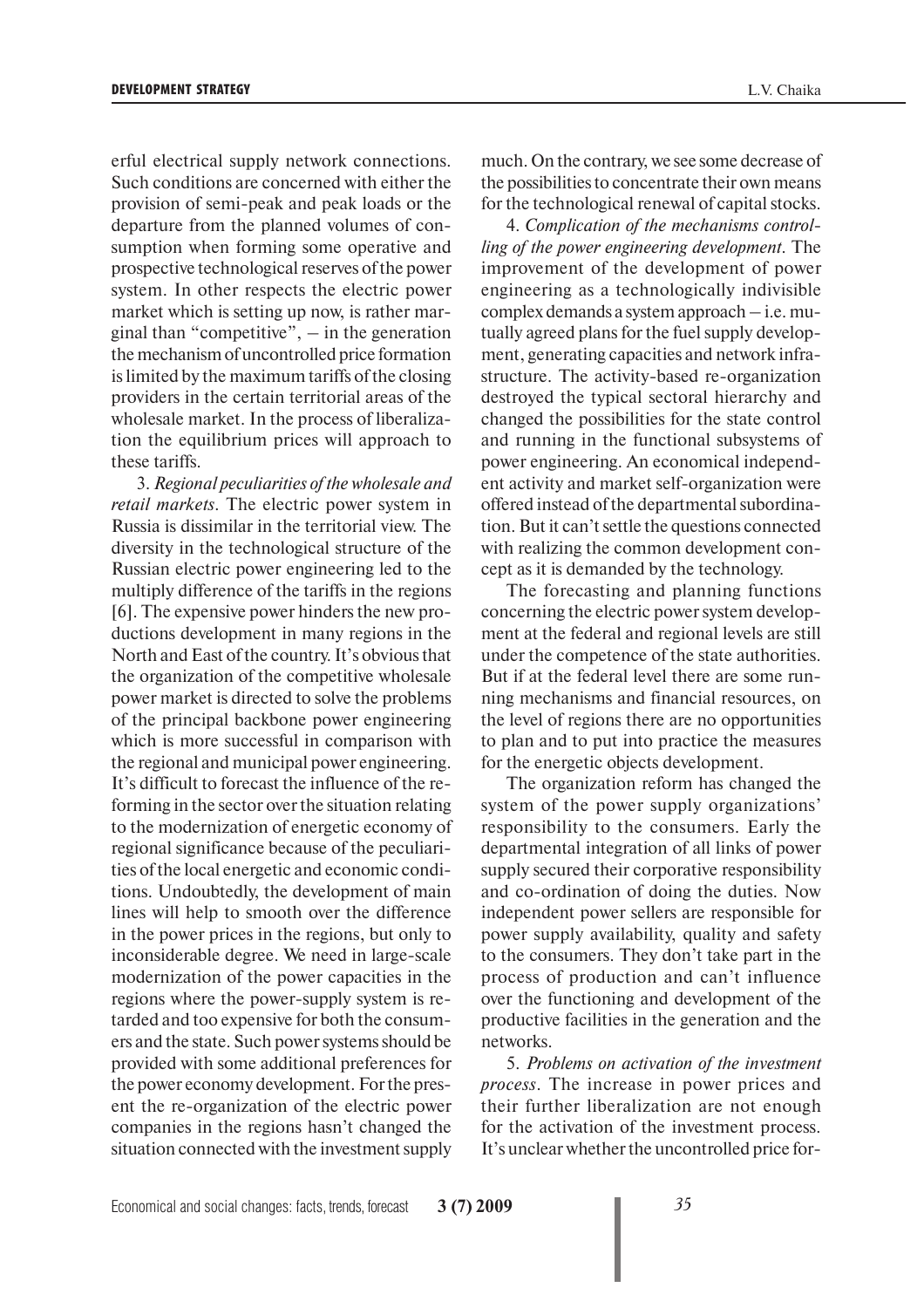mation in power engineering will promote the considerable growth of efficiency of investment programs because their income can be leveled much by high inflation caused by the rise in power prices. The features of the reproduction in power engineering are high capital-output ratio, high manufacturability and long periods of time for the realization of the projects. They limit the circle of potential investors and the possibility to attract loan capital.

For the private power companies currently working at the market the conditions for system shortage of capacities are optimum: they have a guaranteed load, profits and they are not interested in the increase of new capacities. The expected growth of income and stable position of the power companies at the market give reasons for the private owners to take part in the investment process. These motives will be getting more active for a long time as far as the competitive relations will be establishing. Being an infrastructural complex of vital importance for the economy, power engineering and its development can't be guarded by only market self-organization, that's why some additional directing and supporting mechanisms of government running (obligations for the delivery of facility and fulfillment of the investment programs) and its direct participation in the investment process are set in motion.

The total volume of investments for fulfilling the plans of the General scheme on the development of the electric power till 2020 [7] is 20.7 billion rubles by predictive prices, or 11.8 billion rubles by the prices in the year of 2005 [4]. It is planned to cover 42% of these needs at the expense of the power companies' means and 58% of them – by attracting some external resources (selling the assets of RAO, additional issue, the budgetary means and credits) [4]. The investments into the nuclear and water power engineering development till 2020 are supposed to be 5.1 billion rubles by current prices, heat generation  $-6.5$ ; networks of the Common National Energetic System – 4.9; distribution networks – 4.2 billion rubles. The figures show that the areas of responsibility concerning the financial provision of the investment programs are distributed between the state and private business approximately in equal parts.

The scenarios for the national power engineering development (they were planned by the General scheme) look large-scale, but highflying and unreal against the background of the present level of estimating the production assets and annual volume of commodity output. In 2007 a total book value of power engineering's capital stocks in Russia was (according to our calculations based on the data by Rosstat) about 3 billion rubles, and the receipts from the sale of power was about 1.3 billion rubles. In such situation it's practicable to use the power companies' own means as investments no more than 0.3 billion rubles – less than 30% of the annual requirements of the investment programs by the prices in the year of 2007, all the rest must be provided by the external resources – in general by additional shares issue and also by the credits and the budgetary means for the target programs. It's necessary to have a high income to attract foreign investments, and it is realizable under uncontrolled price formation. The sale of the government portion in the capital of the generating and power service companies must have brought in about  $1 - 1.5$  billion rubles, but the most part of them was reinvested into the purchase of control network assets holdings.

On the whole, the renewal of the sector is still a matter of prices and income from the work in the sphere of power engineering. Regardless of the investment sources, their repayment and income must be provided by the receipts, and therefore, will be paid by the consumers of electric and heat power. The fulfillment of the planned large-scale program concerning the renewal of power engineering in Russia will lead inevitably to the increase in power prices several times. The consumers should be ready for such situation – they should plan and take measures which are able to level the expected considerable growth of expenses for their power supply.